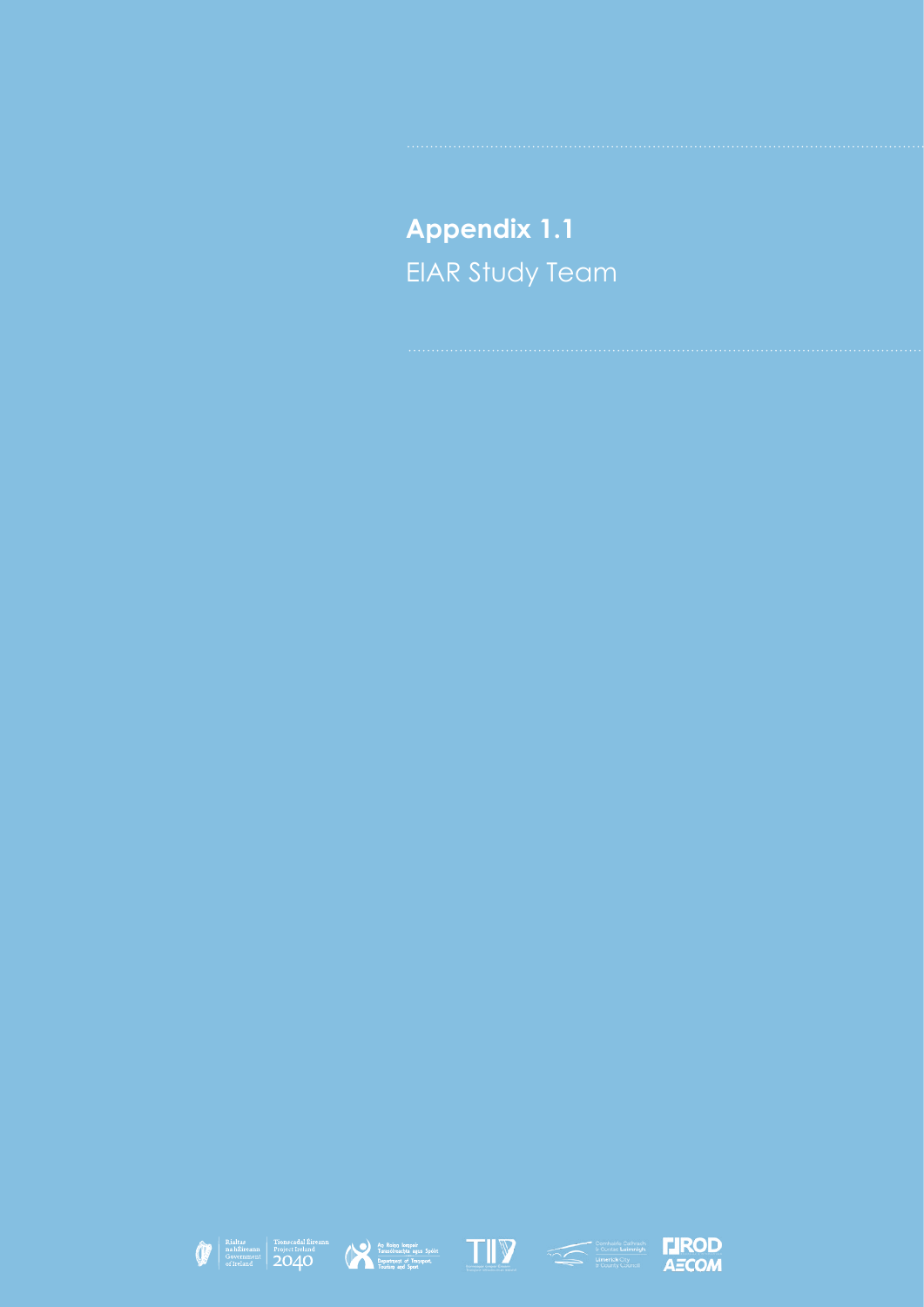## **APPENDIX 1.1 EIAR Study Team**

| Chapter(s)                                                                                              | Company<br><b>Name</b>                                                      | <b>Competent Expert &amp; Qualifications</b><br><b>Principal Contributor(s)</b>                              |
|---------------------------------------------------------------------------------------------------------|-----------------------------------------------------------------------------|--------------------------------------------------------------------------------------------------------------|
| <b>EIAR Coordinator</b>                                                                                 | ROD-AECOM<br>Alliance                                                       | Seamus MacGearailt (33 years of experience)                                                                  |
| Chapters 1 to 4                                                                                         |                                                                             | <b>Qualifications and Memberships:</b>                                                                       |
| Introduction                                                                                            |                                                                             | B.E. (Civil) University College Dublin (1986)                                                                |
| <b>Policy Context</b><br>and Need for the<br>Proposed Road<br>Development<br>Alternatives<br>Considered |                                                                             | C.Eng. M.I.E.I., Chartered Engineer, Member of the Institute<br>$\bullet$<br>of Engineers of Ireland. (1990) |
|                                                                                                         |                                                                             | F.Cons.E.I. ACEI Registered Consulting Engineer (2000)<br>$\bullet$                                          |
|                                                                                                         | Fellow of the Institute of Engineers of Ireland F.I.E.I (2012)<br>$\bullet$ |                                                                                                              |
| Description of the<br>Proposed Road<br>Development                                                      |                                                                             |                                                                                                              |
| Chapter 5<br><b>Traffic Analysis</b>                                                                    | ROD-AECOM<br>Alliance                                                       | Philip Shiels (13 years of experience)                                                                       |
|                                                                                                         |                                                                             | <b>Qualifications and Memberships:</b>                                                                       |
|                                                                                                         |                                                                             | • B.Eng. (Hons) Civil & Transportation<br>Engineering,<br>Edinburgh Napier University (2006)                 |
|                                                                                                         |                                                                             | C.Eng. M.I.E.I., Chartered Engineer, Member of the Institute<br>of Engineers of Ireland (2011)               |
| Chapter <sub>6</sub><br>Population                                                                      |                                                                             | John Finnegan (29 years of experience)                                                                       |
|                                                                                                         |                                                                             | <b>Qualifications and Memberships:</b>                                                                       |
|                                                                                                         |                                                                             | B.Comm. (Economics), (1988)<br>$\bullet$                                                                     |
|                                                                                                         |                                                                             | Dip.Prof.Acc., (1989)<br>$\bullet$                                                                           |
|                                                                                                         |                                                                             | Associate of the Institute of Chartered Accountants, ACA<br>(1992)                                           |
|                                                                                                         |                                                                             | Fellow of the Institute of Chartered Accountants, FCA<br>(2002)                                              |
|                                                                                                         |                                                                             | M.Econ.Sc, (2004)                                                                                            |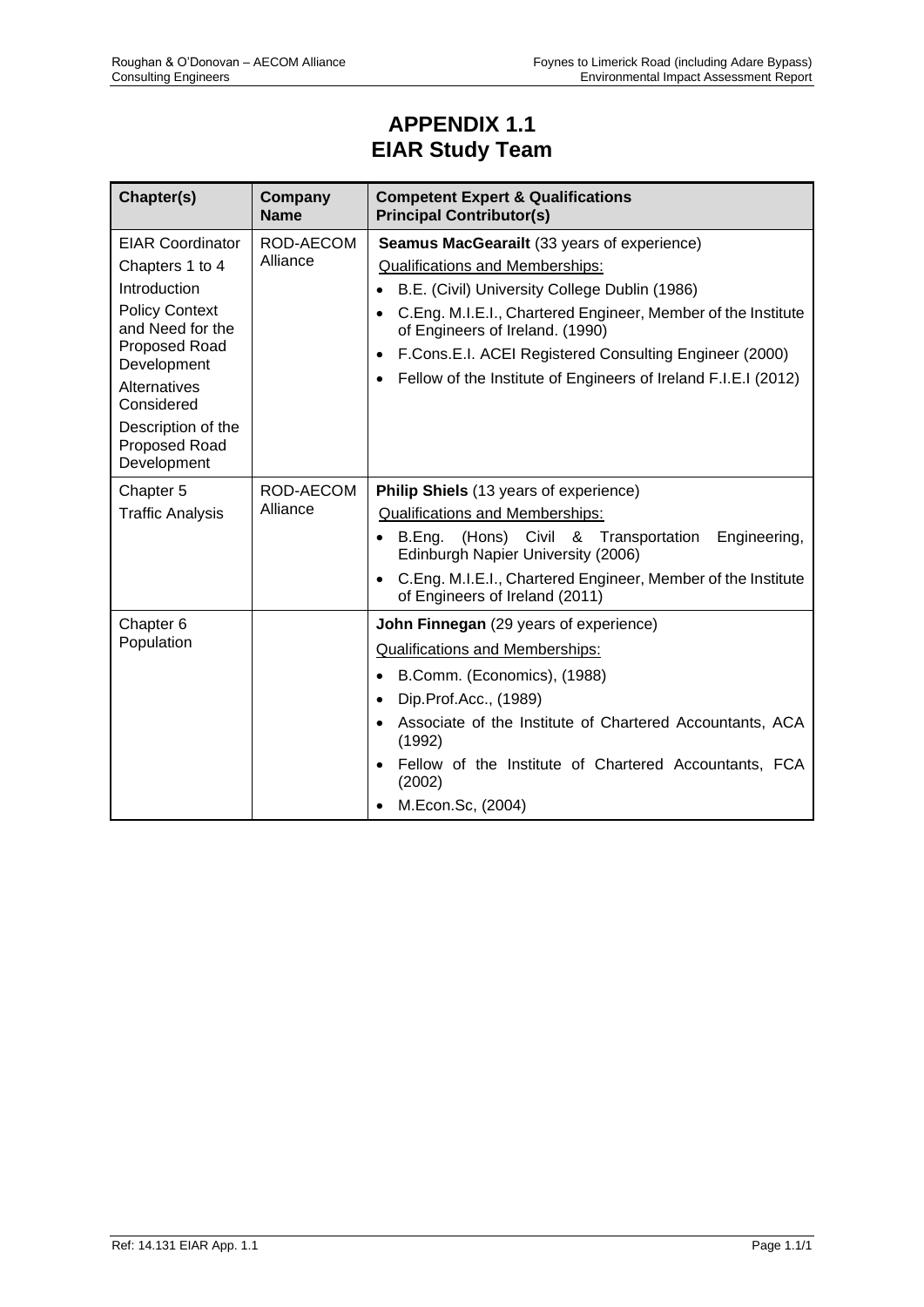| Chapter(s)                                 | Company<br><b>Name</b>     | <b>Competent Expert &amp; Qualifications</b><br><b>Principal Contributor(s)</b>                  |
|--------------------------------------------|----------------------------|--------------------------------------------------------------------------------------------------|
| Chapter 6                                  | Corporate                  | Dr Martin Hogan (30 years of experience)                                                         |
| Human Health                               | Health Ireland             | <b>Qualifications and Memberships:</b>                                                           |
|                                            |                            | M.B., B.Ch., B.A.O. Medicine, University College Cork, 1978<br>$\bullet$                         |
|                                            |                            | Dip Child Health, Royal College of Surgeons Ireland, (1990)<br>$\bullet$                         |
|                                            |                            | Diploma Obstetrics, Royal College of Physicians of Ireland<br>(1990)                             |
|                                            |                            | Membership of the Irish College of General Practitioners<br>$\bullet$<br>(1991)                  |
|                                            |                            | Membership of the Royal College of General Practitioners<br>$\bullet$<br>(1991)                  |
|                                            |                            | Member of Faculty of Occupational Medicine (R.C.P.I) 1995                                        |
|                                            |                            | Fellow of Faculty of Occupational Medicine (R.C.P.I.) 2001<br>$\bullet$                          |
|                                            |                            | Fellow of Royal College of Physicians of Ireland (R.C.P.I.)<br>2008                              |
|                                            |                            | <b>Specialist Registration (Irish Medical Council)</b><br>$\bullet$                              |
|                                            |                            | Occupational Medicine (1999)                                                                     |
|                                            |                            | General Practice (1999)<br>٠                                                                     |
| Chapter 7                                  | EirEco                     | Paul Murphy (26 years of experience)                                                             |
| Biodiversity                               | Environmental              | <b>Qualifications and Memberships:</b>                                                           |
|                                            | Consultants                | M.Sc. Environmental Science, Trinity College Dublin (1993)<br>$\bullet$                          |
|                                            |                            | Diploma in Aquatic Biology, Galway Regional Technical<br>$\bullet$<br><b>College (1986)</b>      |
|                                            |                            | Diploma in Amenity Horticulture, National Botanic Gardens,<br>$\bullet$<br>Dublin (1983).        |
|                                            |                            | Chartered Environmentalist, Society for the Environment<br>$\bullet$                             |
|                                            |                            | Member, Chartered Institute of Ecology and Environmental<br>$\bullet$<br>Management (C.I.E.E.M.) |
|                                            |                            | Member, Institute of Fisheries Management                                                        |
|                                            |                            | Member, Arboricultural Association<br>$\bullet$                                                  |
|                                            |                            | Member of the IUCN Commission<br>Ecosystem<br>on<br>Management                                   |
| Chapter 7<br><b>Biodiversity</b><br>(Bats) | Bat Eco<br><b>Services</b> | Dr Tina Aughney (19 years of experience as a bat fauna<br>specialist)                            |
|                                            |                            | <b>Qualifications and Memberships:</b>                                                           |
|                                            |                            | B.Sc. Environmental Science, NUI Galway (1996)<br>$\bullet$                                      |
|                                            |                            | Doctor of Philosophy (Ph.D.) Environmental Science, NUI<br><b>Galway (2000)</b>                  |
|                                            |                            | Post-graduate Certificate in GIS Systems, University of<br>$\bullet$<br><b>Ulster (2017)</b>     |
|                                            |                            | Member of The Heritage Council Bat Panel                                                         |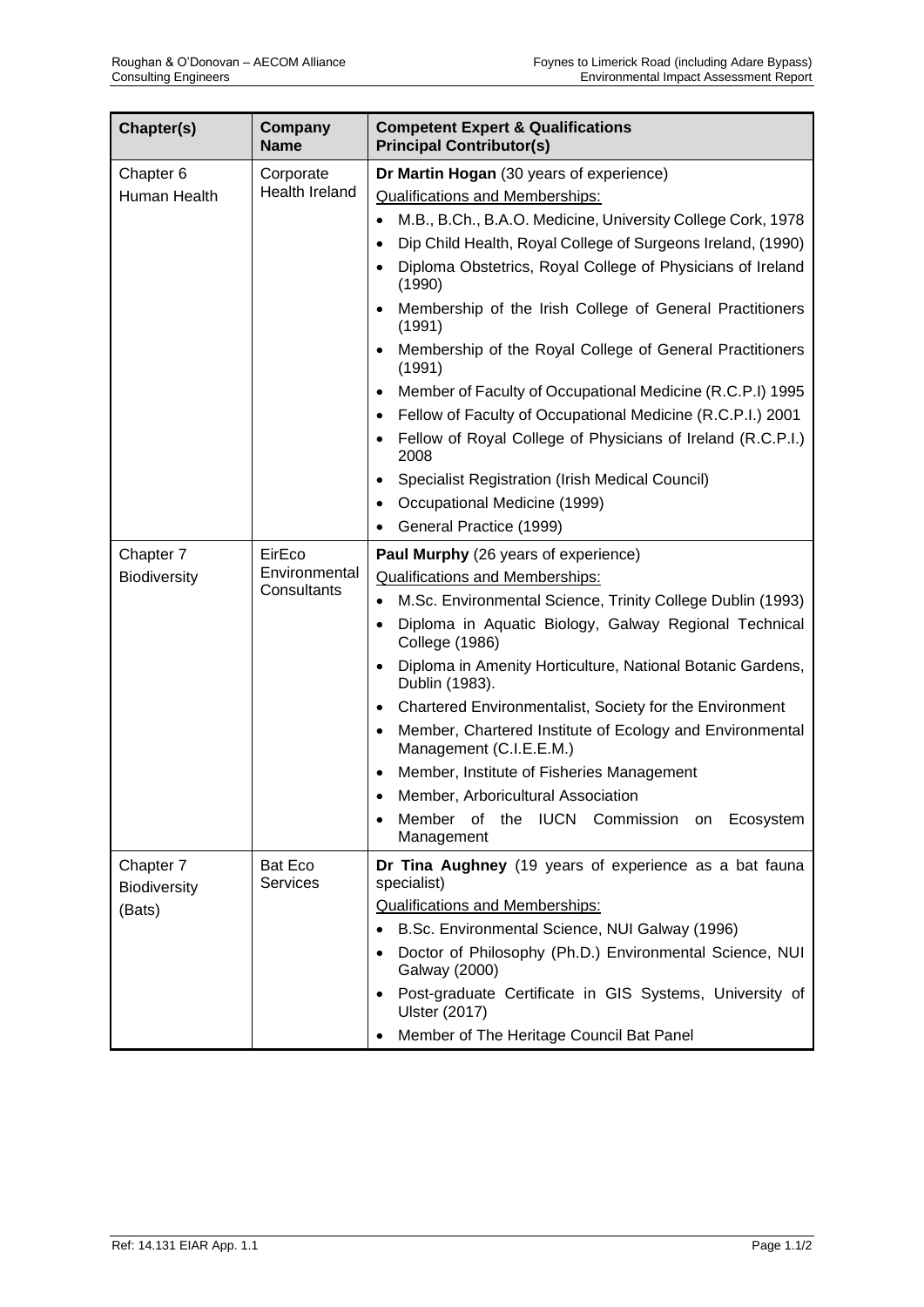| Chapter(s)                       | Company<br><b>Name</b>            | <b>Competent Expert &amp; Qualifications</b><br><b>Principal Contributor(s)</b>                                      |
|----------------------------------|-----------------------------------|----------------------------------------------------------------------------------------------------------------------|
| Chapter 7<br><b>Biodiversity</b> | <b>Bird Specialist</b>            | Gerry Murphy (36 years of experience as Bird Survey<br>Specialist).                                                  |
| (Birds)                          |                                   | Qualifications and Memberships:                                                                                      |
|                                  |                                   | Dip. Field Ecology, UCC (2003)                                                                                       |
|                                  |                                   | National Diploma of Science in Forestry Management, WIT<br>(1995)                                                    |
|                                  |                                   | Certificates in Forestry Training College, Kinnity Co. Offaly<br>$\bullet$<br>and Avondale Co. Wicklow (1975-1978)   |
|                                  |                                   | President of the Society of Irish Foresters 2017-2019<br>$\bullet$                                                   |
|                                  |                                   | National Co-ordinator of the Irish Rare Breeding Birds Panel<br>$\bullet$<br>(I.R.B.B.P.)                            |
|                                  |                                   | Chairperson of the Irish Whooper Swan Study Group and<br>$\bullet$<br>the Irish Brent Goose Research Group           |
| Chapter 7                        | John Lusby<br>Consulting          | John Lusby (21 years of experience)                                                                                  |
| <b>Biodiversity (Barn</b>        |                                   | <b>Qualifications and Memberships:</b>                                                                               |
| Owl)                             |                                   | B.Sc., National University of Ireland, Galway (1998)                                                                 |
| Chapter 7                        | <b>BEC</b><br>Consultants<br>Ltd. | John Brophy (15 years of experience)                                                                                 |
| <b>Biodiversity</b>              |                                   | <b>Qualifications and Memberships:</b>                                                                               |
| (Vertigo spp. snail<br>survey)   |                                   | B.A. (Hons) Natural Sciences (Zoology), Trinity College<br>$\bullet$<br>Dublin (2000)                                |
|                                  |                                   | M.Sc.<br>Fisheries<br>Management,<br>Development<br>and<br>$\bullet$<br>Conservation, University College Cork (2003) |
|                                  |                                   | M.C.I.E.E.M. Chartered Ecologist (CIEEM)<br>$\bullet$                                                                |
| Chapter 8                        | ROD-<br><b>AECOM</b><br>Alliance  | Fintan Buggy (40 years of experience)                                                                                |
| Soils & Geology                  |                                   | <b>Qualifications and Memberships:</b>                                                                               |
|                                  |                                   | B.Sc. (Hons) Civil Loughborough University of Technology,<br>$\bullet$<br>Leics., UK (1981)                          |
|                                  |                                   | M.Sc. Soil Mechanics, Imperial College, London (1987)                                                                |
|                                  |                                   | C.Eng. M.I.C.E., Chartered Member Institution of Civil<br>Engineers, UK (1985)                                       |
|                                  |                                   | M.I.E.I., Member of the Institution of Engineers of Ireland<br>$\bullet$<br>(2012)                                   |
| Chapter 9                        | ROD-AECOM<br>Alliance             | Dr. Patrick Morrissey (10 years of experience)                                                                       |
| Hydrogeology                     |                                   | <b>Qualifications and Memberships:</b>                                                                               |
|                                  |                                   | Doctor of Philosophy (Ph.D.) Hydrogeology/ Hydrology,<br>$\bullet$<br>Trinity College Dublin (2014)                  |
|                                  |                                   | Post-graduate Diploma in Statistics, Trinity College Dublin<br>$\bullet$<br>(2013)                                   |
|                                  |                                   | M.Sc. Environmental Engineering, Trinity College Dublin<br>$\bullet$<br>(2008)                                       |
|                                  |                                   | B.A., B.AI. Civil, Structural & Environmental Engineering,<br>$\bullet$<br>Trinity College Dublin (2007)             |
|                                  |                                   | M.I.E.I., Member of the Institute of Engineers of Ireland<br>$\bullet$<br>Member (2007)                              |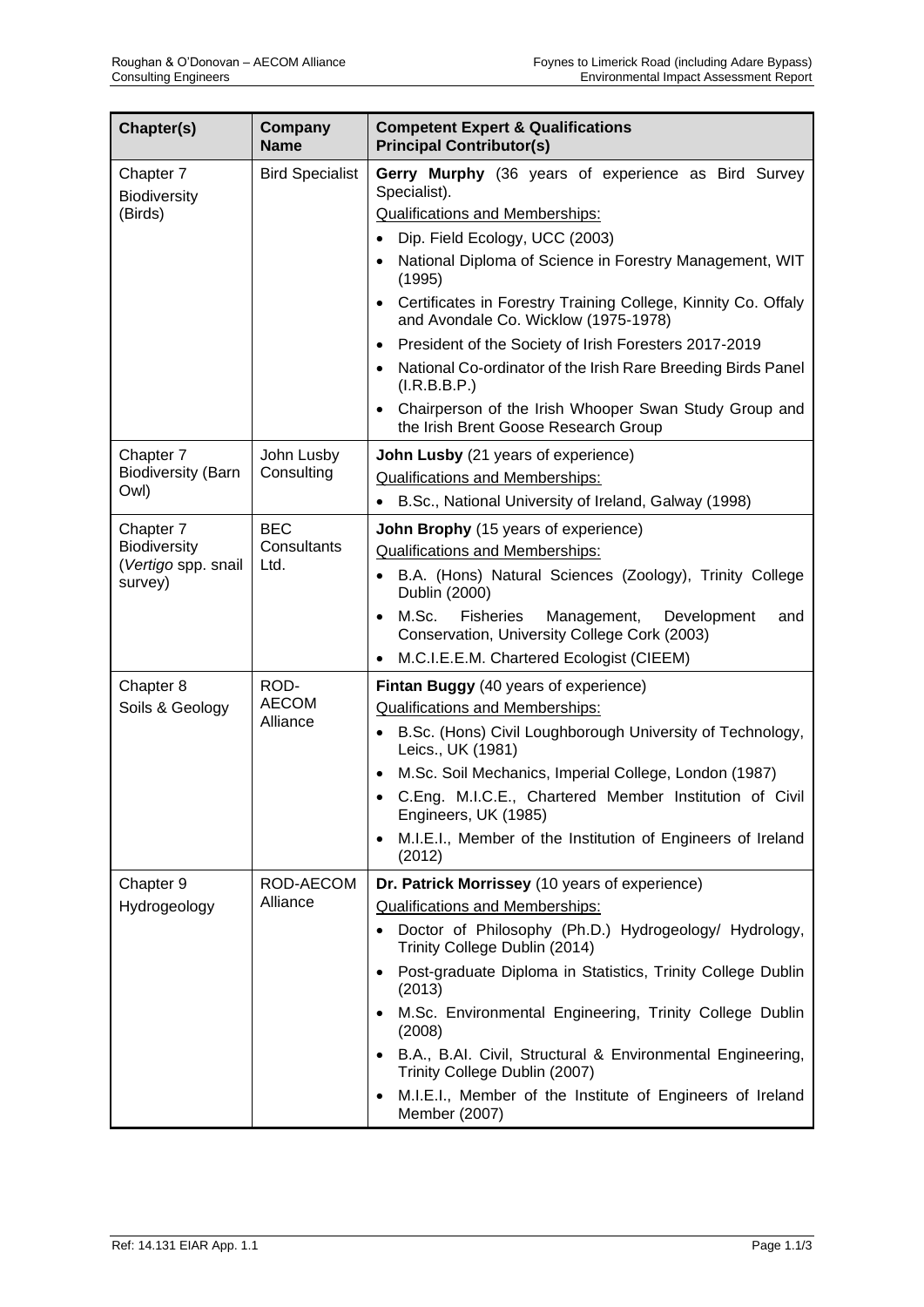| Chapter(s)                                                                 | Company<br><b>Name</b>                              | <b>Competent Expert &amp; Qualifications</b><br><b>Principal Contributor(s)</b>                                                                                                                                                                                                                                                                                                                                                                                                                                                                                                                                                                                                                                                                                                                                                          |
|----------------------------------------------------------------------------|-----------------------------------------------------|------------------------------------------------------------------------------------------------------------------------------------------------------------------------------------------------------------------------------------------------------------------------------------------------------------------------------------------------------------------------------------------------------------------------------------------------------------------------------------------------------------------------------------------------------------------------------------------------------------------------------------------------------------------------------------------------------------------------------------------------------------------------------------------------------------------------------------------|
| Chapters 9 & 10<br>Hydrology &<br>Hydrogeology<br><b>Technical Adviser</b> | Hydro<br>Environmental<br>Ltd.                      | Anthony Cawley (28 years of experience)<br><b>Qualifications and Memberships:</b><br>B.E. Civil Engineering, NUI Galway, (1987)<br>M.Eng.Sc. (Hydrology) NUI Galway, (1990)<br>$\bullet$<br>C.Eng. M.I.E.I. Chartered Engineer, Member of the Institute<br>$\bullet$<br>of Engineers of Ireland.                                                                                                                                                                                                                                                                                                                                                                                                                                                                                                                                         |
| Chapter 10<br>Hydrology                                                    | ROD-AECOM<br>Alliance                               | Richard Reid (10 years of experience)<br><b>Qualifications and Memberships:</b><br>M.Eng. (Hons) Civil Engineering, Queens University Belfast<br>$\bullet$<br>(2009)<br>C.Eng. M.I.C.E., Chartered Engineer, Member of the<br>Institution of Civil Engineers (2018).                                                                                                                                                                                                                                                                                                                                                                                                                                                                                                                                                                     |
| Chapter 11<br>Landscape                                                    | Murray and<br>Associates<br>Landscape<br>Architects | Mark Boyle (19 years of experience)<br><b>Qualifications and Memberships:</b><br>Bachelor of Agricultural Science, Landscape Horticulture<br>$\bullet$<br>(University College Dublin, 1998)<br>Master's Degree, Landscape Architecture (University<br>$\bullet$<br>College Dublin, 2002)<br>Full Member of Irish Landscape Institute (MILI, 2005)<br>Graduate Diploma in Project Management (2010)<br>$\bullet$                                                                                                                                                                                                                                                                                                                                                                                                                          |
| Chapter 12<br>Noise and<br>Vibration                                       | <b>AWN</b><br>Consulting<br>Ltd.                    | Jennifer Harmon (18 years of experience)<br><b>Qualifications and Memberships:</b><br>B.Sc. Environmental Science, University of Ulster (1999)<br>$\bullet$<br>Diploma in Area Studies, Universidade Nova de Lisboa<br>$\bullet$<br>(1999)<br>Diploma in Acoustics and Noise Control, Institute of<br>$\bullet$<br>Acoustics (2001)                                                                                                                                                                                                                                                                                                                                                                                                                                                                                                      |
| Chapter 13<br>Air Quality and<br>Climate                                   | <b>AWN</b><br>Consulting<br>Ltd.                    | Ciara Nolan (3 years of experience)<br><b>Qualifications and Membership:</b><br>B.Sc. Energy Systems Engineering, University College<br>٠<br>Dublin (2014)<br>M.Sc. Applied Environmental Science, University College<br>$\bullet$<br>Dublin (2016)<br>A.M.I.Env.Sc., Institution of Environmental Sciences,<br>$\bullet$<br>Associate Member (2017)<br>A.M.I.A.Q.M., Institute of Air Quality Management,<br>$\bullet$<br>Associate Member (2017)<br>Dr. Edward Porter (21 years of experience): Checker<br><b>Qualifications and Memberships:</b><br>• B.Sc. Chemistry (1 <sup>st</sup> Class Hons), University of Sussex<br>(1991)<br>Doctor of Philosophy (Ph.D.) (Air Quality), University<br>$\bullet$<br>College Dublin (1997)<br>Chartered Chemist (2001)<br>$\bullet$<br>Member of the Royal Society of Chemistry (1998) (MRSC) |